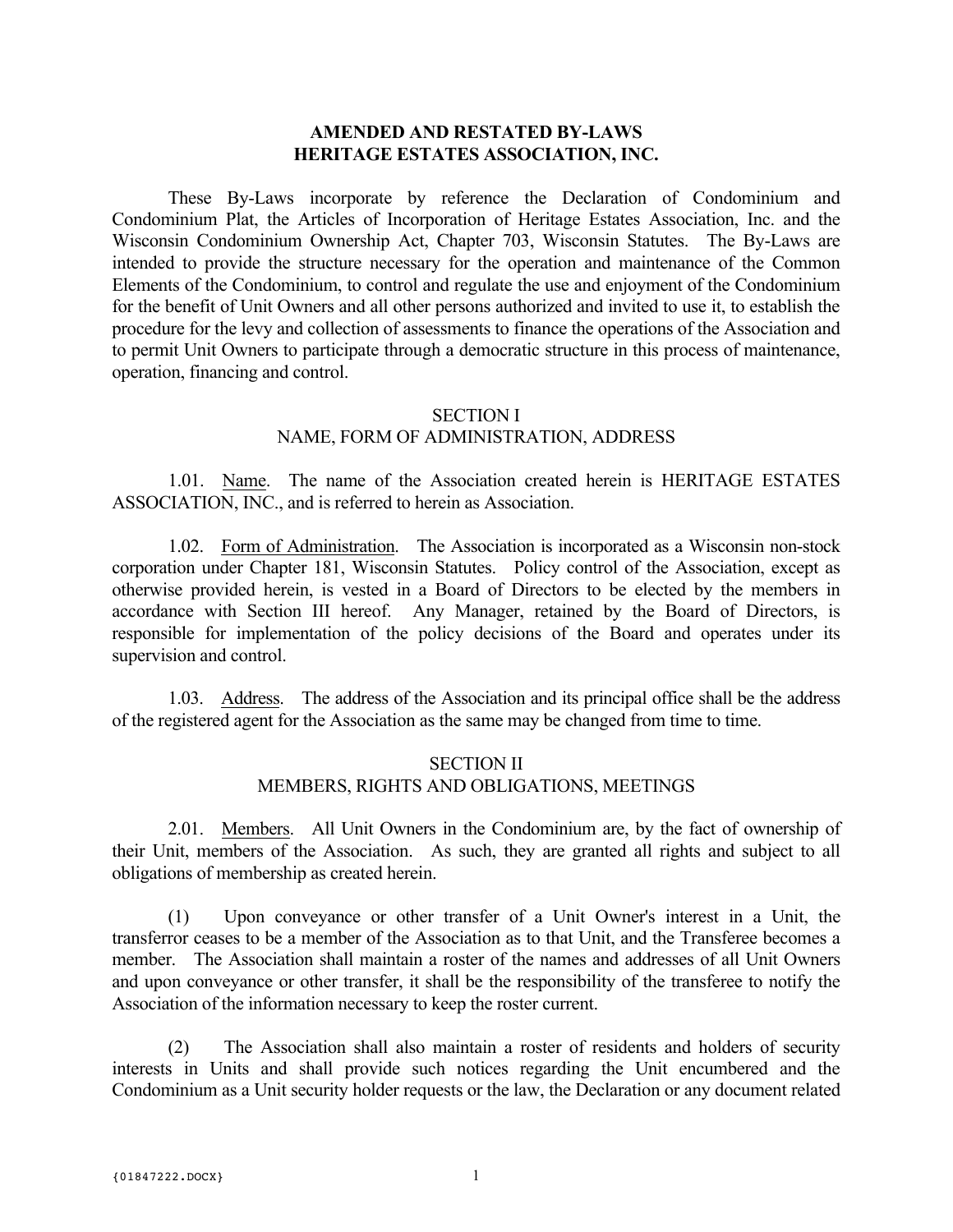to the mortgage or other security instrument requires. Unit Owners are responsible for providing the information necessary to keep this roster current.

(3) No Unit Owner may vote at meetings of the Association until the name and current mailing address of such Unit Owner has been provided to and received by the secretary of the Association. Any Unit Owner that mortgages its Unit or any interest therein or enters into a land contract with respect to its Unit shall notify the secretary of the name and mailing address of its Mortgagee and shall also notify the secretary when such mortgage has been released or such land contract has been fulfilled, and the secretary shall make appropriate changes to the membership list effective as of the date of the mortgage, release, land contract, or fulfillment, as the case may be.

(4) No Unit may be rented to a non-family member without first obtaining consent from the Association's Board of Directors, which consent shall not be unreasonably withheld, delayed or conditioned, provided that each of the following criteria are met:

(a) No more than the lessor of (a)  $8\%$  of the Units or (b) 2 Units may be rented at any time. The Board of Directors is not authorized to consent to a greater percentage without an affirmative vote of the majority of the Units.

(b) Written leases for the rental Units are for no less than one (1) year, contain a provision that the tenant shall adhere to the rules and regulations of the Association and the Lease shall remain on file with the Association.

(c) The Unit Owner is not in arrears of any assessments or special assessments to the Association.

2.02. Annual Member Meeting. The annual meeting of the Association shall be held on the last Wednesday of October of each year at 7:00 p.m. at a location selected by the Board of Directors, or at such other time and place as may be designated pursuant to Section 2.04.

2.03. Special Member Meetings. Special meetings may be held at any time on the call of the president or on written request to the Association by owners of not less than 20% of the Units. Special meetings held on written request as provided herein shall be conducted within sixty (60) days of the date of receipt of the request unless it specifies a longer period.

2.04. Notice of Member Meetings. The secretary of the Association shall give written notice of every meeting to every member at least ten (10) days before the date set for such meeting.

(1) Content of Notice. The notice shall state whether the meeting is an annual or special meeting, the authority for call of the meeting, the place, date and hour of the meeting and, where required, the purpose or question to be considered at the meeting.

(2) Delivery of Notice. The notice shall be given by delivery of a copy to a member personally or by mailing the notice to the member at his address as it appears on the Association's roster, postage prepaid or to an electronic mail address sent to the secretary of the Association for the purpose of receiving notice.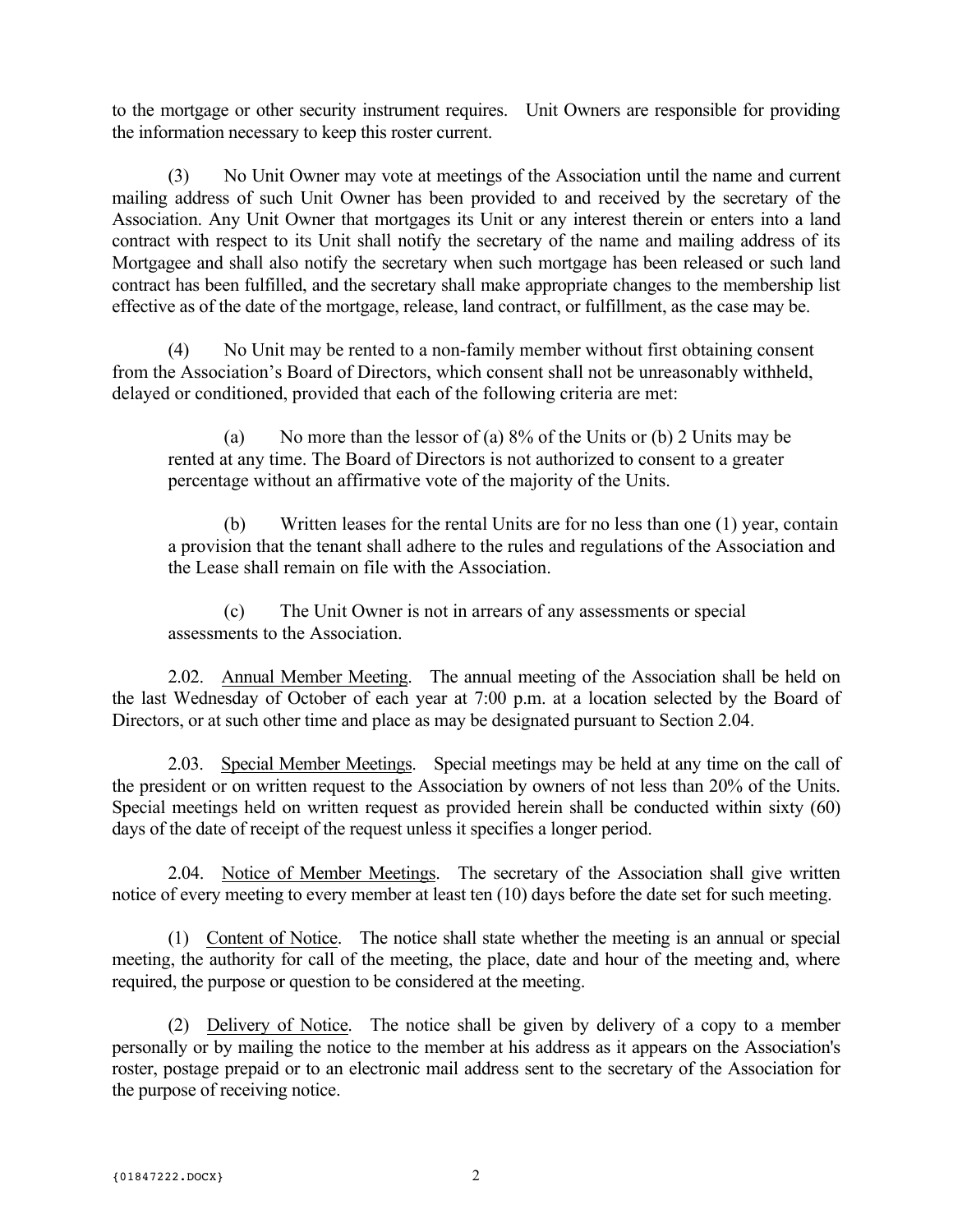(3) Failure to Receive Notice. If notice is given as provided hereunder, the failure of any member to receive actual notice shall not invalidate the meeting or any proceedings conducted at the meeting.

(4) Holders of Security Interests. Upon written request to the secretary of the Association, the holder of any recorded security interest in any Unit in the Condominium may obtain a copy of any notice permitted or required to be given by these By-Laws from the date of receipt of the request until such request is withdrawn or the security interest is discharged of record, including notice of proposed amendments to the Declaration, or the Association's Articles or By-Laws.

(5) Waiver of Notice. The presence of any member in person or by proxy, shall be deemed a waiver of notice as to such member unless such member objects at the opening of the meeting to the holding of the meeting because of failure to give proper notice. Members may waive notice of any meeting in writing to the secretary.

2.05. Quorum. The presence of a majority of Unit votes, whether in person or by proxy, constitutes a quorum.

2.06. Voting. Voting is on the basis of Unit votes. Each Unit is entitled to cast one indivisible vote without regard to the number of persons who have an ownership interest in the Unit. The vote for each Unit may be cast as agreed by the persons who have an ownership interest in the Unit, and if only one such person is present, it is presumed that person has the right to cast the Unit vote unless there is contrary evidence presented. In the event they cannot agree on the manner in which the vote is to be cast, no vote may be accepted from that Unit.

(1) Proxies. A member may give another person authority to represent him and vote on his behalf at meetings of the Association. Such proxy must be in writing, dated and signed by the member, and filed with the secretary. Except for a proxy to a mortgagee or lessee of the Unit involved, no proxy is valid for more than 60 days after its date, however, a member may renew his proxy by filing a new proxy or a renewal of the existing proxy with the secretary. A proxy may grant full or limited voting rights, and may contain instructions which shall be binding on the proxy holder.

(2) Representatives. Any personal representative, executor or administrator of the estate of any member, or guardian or trustee for any member, may exercise such member's voting rights. Such person shall file an affidavit or other proof of his status with the secretary.

(3) Suspension. Voting rights may be suspended by a vote of the Association's Board of Directors in accordance with the Declaration, and no person who is not on the Association's roster of Unit Owners may vote unless such person holds a proxy from one who appears on the roster.

(4) Effect of Condominium Lien. No Unit Owner may vote on any mater submitted to a vote of the Unit Owners if the Association has recorded a statement of condominium lien on the Unit owned by such Unit Owner and the amount necessary to release the lien has not been paid at the time of the voting.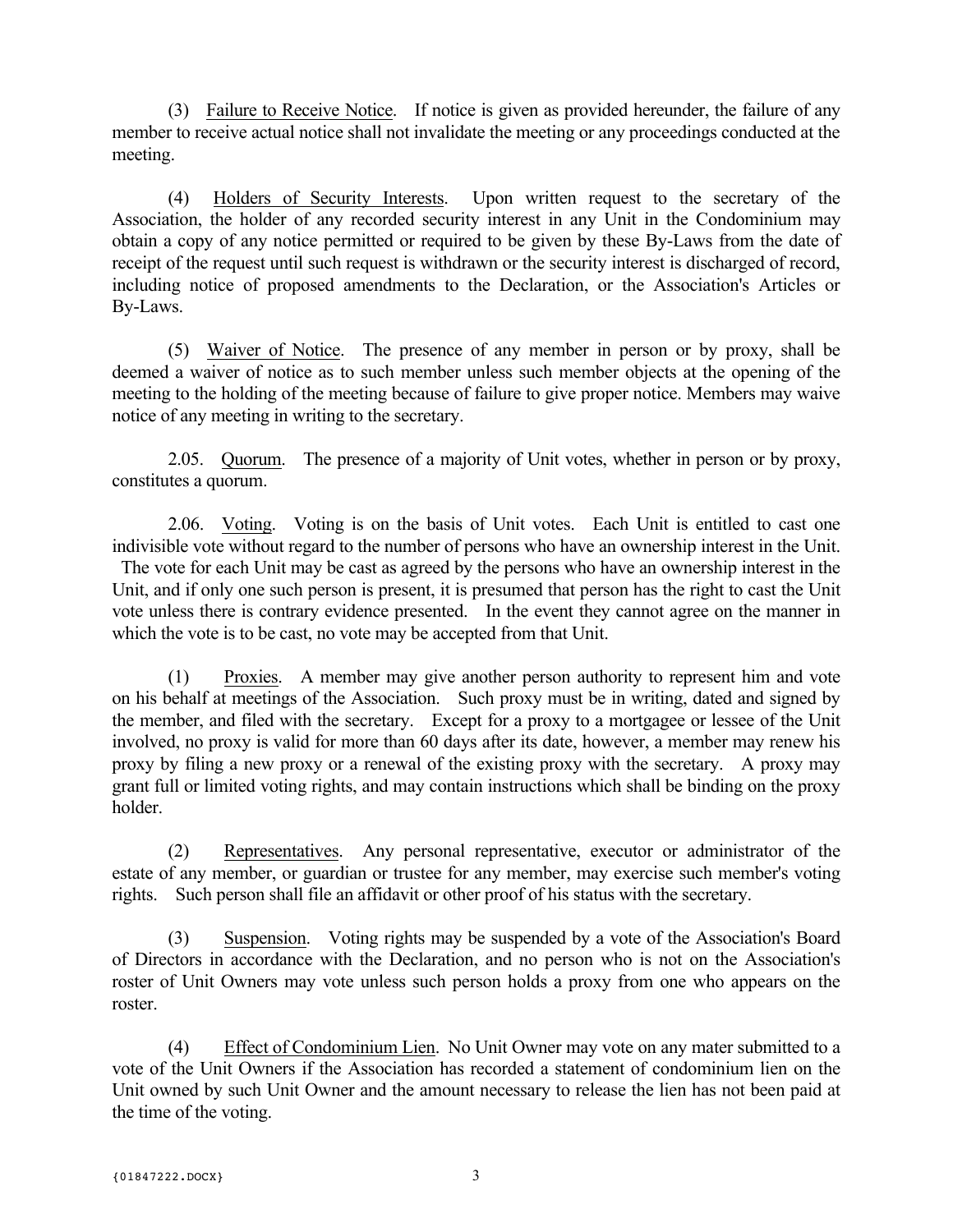2.07. Duties of Officers at Meetings. The president of the Association shall preside at all meetings of the Unit Owners, and in his or her absence, the vice president shall preside or if neither is available an officer of the Association shall preside. The secretary shall take the minutes of the meeting and keep such minutes in the Association's minute book. Votes at all meetings shall be counted by the secretary.

2.08. Unanimous Consent Without Meeting. Any action required or permitted by these By-Laws or any provision of law to be taken at a meeting of the Association, may be taken without a meeting if a consent in writing, setting forth the action as so taken, is signed by all of the members entitled to vote with respect to the subject matter thereof.

2.09. Adjournment. Any meeting of the Association may be adjourned from time to time and to such place and time as may be determined by a majority vote of those present, whether or not a quorum is present. No further announcement of the time or place of the adjourned meeting is required.

- 2.10. Order of Business. The order of business at all annual meetings is as follows:
- (a) Roll Call
- (b) Proof of Notice of Hearing
- (c) Proof of Quorum
- (d) Reading of Minutes of Preceding Annual Meeting
- (e) Election of Board of Directors
- (f) Report of Officers
- (g) Report of Committees
- (h) Unfinished Business
- (i) New Business
- (j) Approval of Budget
- (k) Adjournment

The order of business at all special meetings is determined by the president.

2.11. Reserved Rights. Election of directors, amendment of the By-Laws, borrowing funds, acquiring or conveying any interest in real estate, final approval of the annual budget, use of contingency funds for non-emergency issues, rental of units not in conformity with Section  $2.01(4)(a)$ , removal of directors pursuant to Section 3.05 and levying of special assessments are reserved to a vote by the members.

## SECTION III BOARD OF DIRECTORS

3.01. Number and Qualification. The affairs of the Association are governed by a Board of Directors composed of five (5) Directors. All Directors must be Unit Owners.

3.02. Election. One (1) month prior to each annual meeting of the Unit Owners, the secretary of the Association shall mail (or electronically mail as the case may be, to all Unit Owners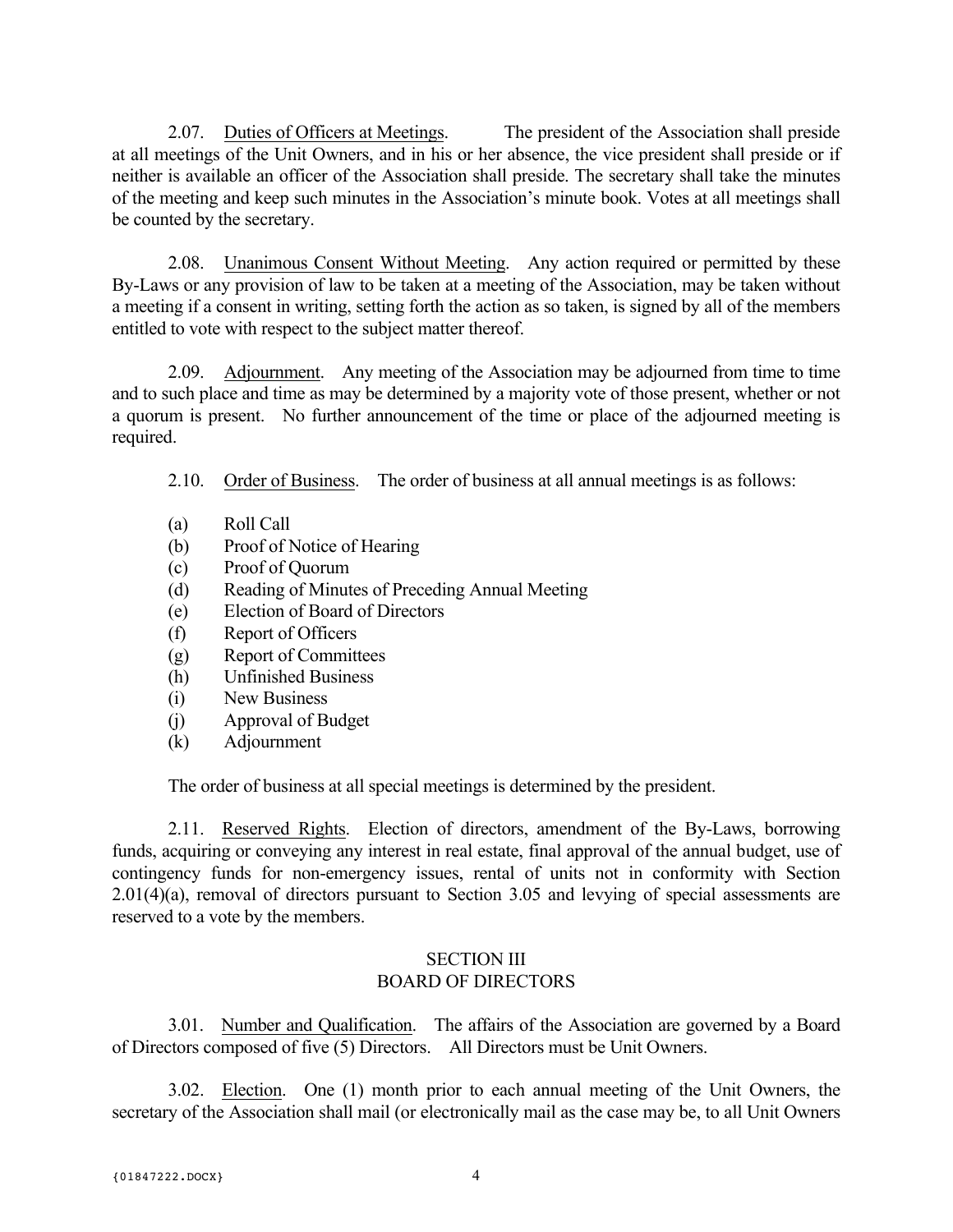a notice setting a deadline for nomination of persons to serve as directors on the Board of Directors.

All nominations shall be mailed to the secretary. Unit Owners must obtain the prior consent of any person they nominate and may nominate themselves. Only Unit Owners entitled to vote upon the election of any director may nominate a person to serve as a director. If the number of nominees equals the number of directors to be elected, the nominees shall automatically become the new directors to take office at the annual meeting. If the number of nominees is fewer than the number of directors to be elected, the secretary shall solicit further nominees by mail. If the number of nominees exceeds the number of directors to be elected, the secretary shall conduct an election by written ballot during the annual meeting. The persons receiving the largest number of votes shall be elected as directors and shall take office immediately after the vote at the annual meeting.

3.03. Term of Office. The term of office for each Director is three (3) years. The terms of directors shall be staggered so that approximately one-third (1/3) are elected each year.

3.04. Vacancies. Vacancies on the Board of Directors caused by any reason shall be filled by vote of a majority of the remaining directors, even though they may constitute less than a quorum. Each director so elected serves as a director until a successor is elected at the next annual meeting.

3.05. Removal of Directors. Directors may be removed for cause by a seventy-five percent (75%) vote of the Unit votes at any annual or special meeting, notice of which includes notice of the proposed removal and cause for removal and a list of nominees for replacement.

3.06. Compensation. No compensation shall be paid to directors for their services as officers or directors.

3.07. Annual Meeting. The annual meeting of the Board of Directors shall be held immediately following the annual meeting of the Association. No notice is necessary to newly-elected directors in order legally to constitute such meeting, provided that a quorum of the directors is present.

3.08. Regular Meetings. Regular meetings of the board of Directors shall be held at least quarterly. The time, place and manner of such regular meetings shall be as determined from time to time by resolution of the directors.

3.09. Special Meetings. Special meetings of the Board of Directors may be called by or at the request of the president or any two directors. The time, place and manner of such meetings is determined by the president.

3.10. Notice. Notice of all meetings of the Board of Directors must be given to each director personally, by mail to by email (if the director has provided an electronical mail address to the secretary expressly for such purpose, at least three (3) days prior to the date of such meeting.

3.11. Waiver of Notice. Before or at any meeting of the Board of Directors, any director may, in writing, waive notice of such meeting, and such waiver is deemed equivalent to the giving of such notice. Attendance by a director at any meeting of the Board is a waiver of notice by him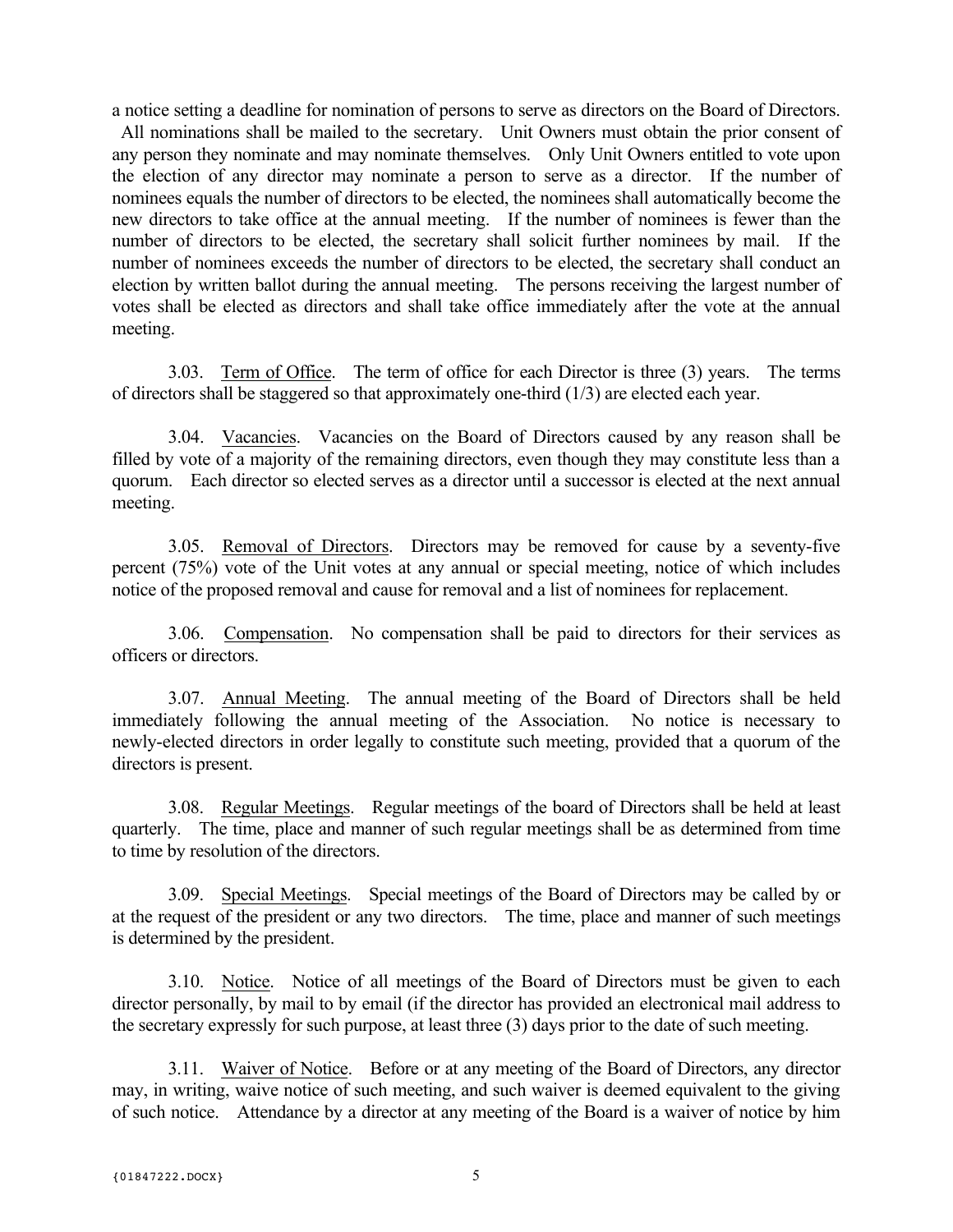of the time and place thereof. If all the directors are present at any meeting of the board, no notice is required and any business may be transacted at such meeting.

3.12. Unanimous Consent Without Meeting. Any action required or permitted by these By-Laws or any provision of law to be taken by the Board of Directors at a meeting may be taken without a meeting, if a consent in writing, setting forth the action taken, is signed by all of the directors then in office.

3.13. Quorum. At all meetings of the Board of Directors, a majority of the directors constitutes a quorum for the transaction of business, and the act of the majority of the directors present at a meeting at which a quorum is present is the act of the Board of Directors.

3.14. Open Meetings. Any Unit Owner may attend any annual, regular or special meeting of the Board of Directors.

3.15. Committees. The Board of Directors may by resolution designate one or more committees, each committee to include one or more directors elected by the Board of Directors, which to the extent provided in said resolution as initially adopted, and thereafter amended, shall have and may exercise, when the Board of Directors is not in session, the powers of the Directors in the management of the business and affairs of the Condominium. The Board of Directors may elect one or more of its members to alternate membership of any such committee and such alternate members may take the place of any absent member or members at any meeting of such committee, upon request by the president or upon request by the chairman of such meeting.

3.16. Powers and Duties. The Board of Directors may exercise all powers of the Association not specifically reserved to the members and is responsible for establishing policies for the Association in pursuance of its purposes and supervision of the implementation of these policies. Following a 2/3 vote of the Unit Owners, the Board of Directors shall retain a Manager.

(1) Rules. The Board of Directors shall adopt Rules for the regulation of the use and enjoyment of the Condominium. Changes to rules shall pass by a majority vote of the Board of Directors and must be ratified by fifty percent (50%) of the Unit Owners.

(2) Delinquencies. The Board of Directors may set a delinquency charge for Delinquent regular or special assessments at Twenty-five Dollars (\$25.00) per day plus 1.5% interest on the amount due per day.

(3) Insurance. Hazard insurance maintained by the Association must be maintained with an insurer licensed in Wisconsin and rated Best's Class VI or better, or Class V if it has a general policyholder's rating of A. Policies may not be subject to contribution or assessment, to special corporate action by the carrier to authorize payment of benefits or to limiting clauses other than insurance conditions on payment of benefits. The insurance and bond maintained by the Association must provide at least ten (10) days' notice to the Association and to Unit first mortgagees or their assigns before a policy is substantially modified or cancelled.

(4) Leases. All leases of Units shall be in writing and a copy filed with the Association. Any such lease shall specifically provide that use of the Unit and Common Elements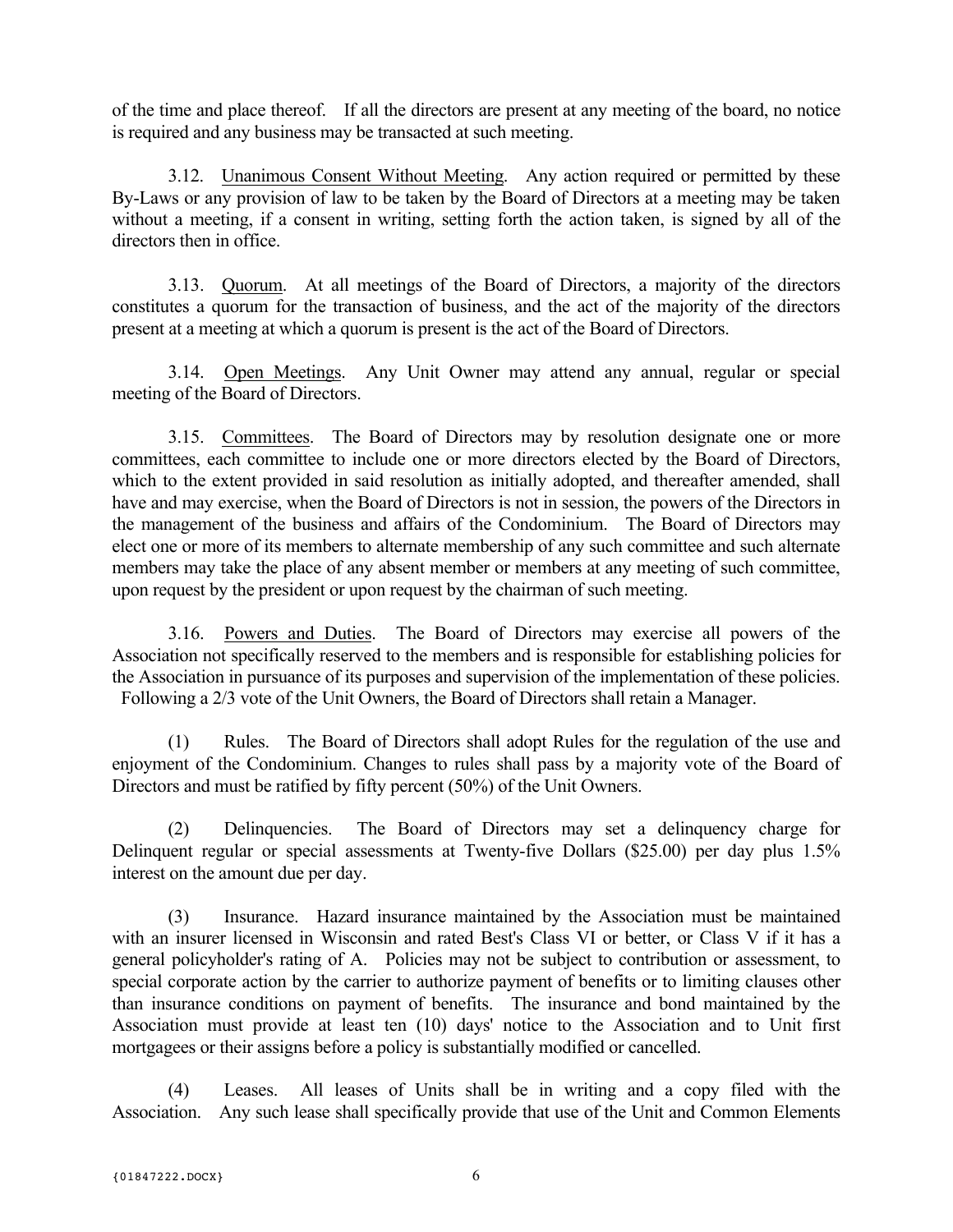is subject to the Declaration and the Association's Articles of Incorporation, By-Laws and rules. No lease may be for a period of less than 30 days. The Board of Directors may set other standards, not inconsistent with this section, for approval of leases.

3.17. Telephonic Attendance. Directors may attend meetings of the Board of Directors by telephone or other electronic means provided all Directors can hear each other in real time.

#### SECTION IV **OFFICERS**

4.01. Designation. The principal officers of the Association are a president, a vice president, a secretary and a treasurer, all of whom shall be elected from the Board of Directors.

4.02. Election of Officers. The officers of the Association are elected at the annual meeting of the Board of Directors.

4.03. Term. The officers of the Association hold office for one (1) year or until his or her successor shall be elected and qualified.

4.04. Removal of Officers. Any elected officer may be removed, with or without cause, by a majority vote of the Directors at any annual, regular or special meeting of the Board, notice of which includes notice of the proposed removal.

4.05. Vacancies. A vacancy in any office shall be filled by the Board of Directors.

4.06. Duties. Unless otherwise indicated by the Board of Directors, the duties of the officers are as follows:

(a) *President.* The president shall preside at all meetings of the members of the Association and of the Board of Directors; oversee the implementation of the Board of Directors' orders and resolutions; sign all leases, mortgages, deeds, contracts, promissory notes, and other written instruments on behalf of the Association; generally manage the business of the Association; supervise and direct all other officers of the Association; and perform such other duties incident to the office of president as may be required under the Wisconsin Condominium Ownership Act, the Wisconsin Nonstock Corporation Law, the Declaration, the Articles, or these Bylaws, or by the Board of Directors.

(b) *Vice President.* The vice president shall act in the place of the president in the event of the president's absence, inability or refusal to act, and shall exercise and discharge such other duties as may be required by the Board of Directors.

(c) *Secretary.* The secretary shall record the votes and keep the minutes of all meetings and proceedings of the Board of Directors and of the Unit Owners; serve notices of the meetings of the Board of Directors and of the Unit Owners; keep all books and records of the Association other than books of account, including the membership list; and perform such other duties incident to the office of secretary as may be required under the Wisconsin Condominium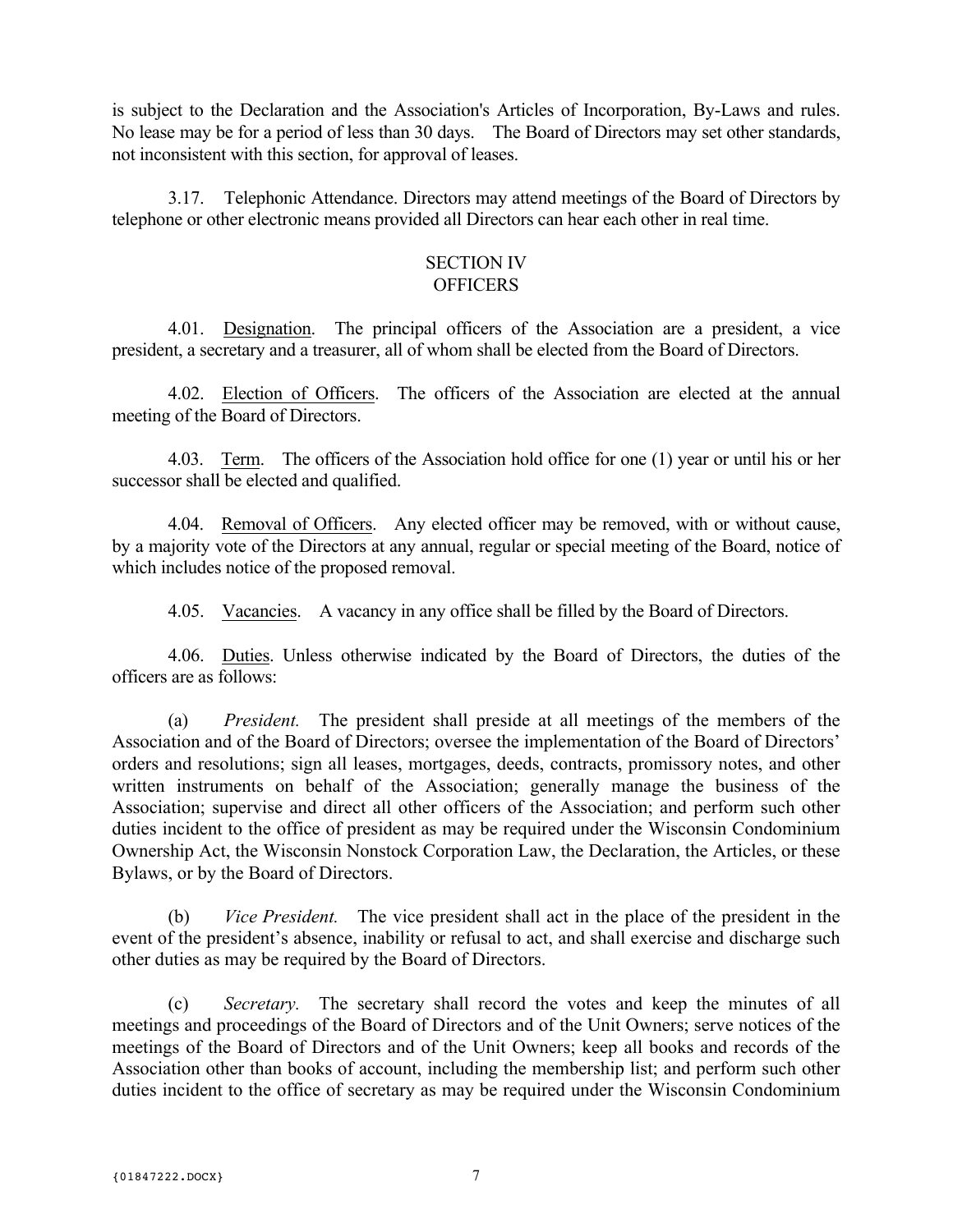Ownership Act, the Wisconsin Nonstock Corporation Law, the Declaration, the Articles, or these Bylaws, or by the Board of Directors.

(d) *Treasurer.* The treasurer shall receive and deposit in appropriate bank accounts all monies of the Association, sign all checks on behalf of the Association and disburse such funds as directed by the president or by the Board of Directors; keep complete and accurate books of account; prepare the annual report of the business transacted by the Association each year; and prepare a proposed annual operating budget each year for consideration of the Board of Directors and Unit Owners.

#### SECTION V ASSESSMENTS

5.01. Common Expenses. All expenditures for the operation, maintenance, repair and restoration of the Common elements and for the operation of the Association are Common Expenses to be shared proportionately by the Unit Owners as set forth in the Declaration.

5.02. Regular Assessments. Regular assessments are those based upon the annual budget of the Condominium adopted by the Board of Directors and approved by the members.

(1) Budget. The budget for the forthcoming year shall be adopted by the Board of Directors and distributed with the notice of the annual meeting of members. The members may approve or disapprove the budget in whole, but may not amend it. If disapproved, the budget shall be returned to the Board of Directors for further consideration and a special meeting of the members called to approve it before the beginning of the fiscal year.

(2) Assessments. Once the budget is adopted, the Treasurer shall allocate to the Units their proportionate share and give notice of the amount due from each Unit which shall be expressed both as an annual amount and in twelve (12) equal monthly installments. The monthly installments must be made in the form of direct transfers to the Association's bank account and shall be delinquent if not paid before the fifth (5th) day of the month.

5.03. Special Assessments. If unbudgeted expenses for which no reserve has been created are incurred, the members shall hold a special meeting to levy a special assessment to pay these expenses. The special assessment may be in such amount, due and payable at such time and on such terms as the members determine. No unbudgeted expenditures resulting in an assessment of more than \$150.00 per Unit may be made except with the prior approval of at least seventy-five percent (75%) of the Unit Owners.

5.04. Collection. The Association has all powers given by law, the Declaration or these By-Laws to effect collection of the assessments hereunder.

# 5.05. Intentionally Omitted.

5.06. Maintenance of Common Elements. Except as otherwise provided herein, management, repair, alteration and improvements of the Common Elements shall be the responsibility of the Board. Each Unit Owner shall pay his proportionate share of the expenses of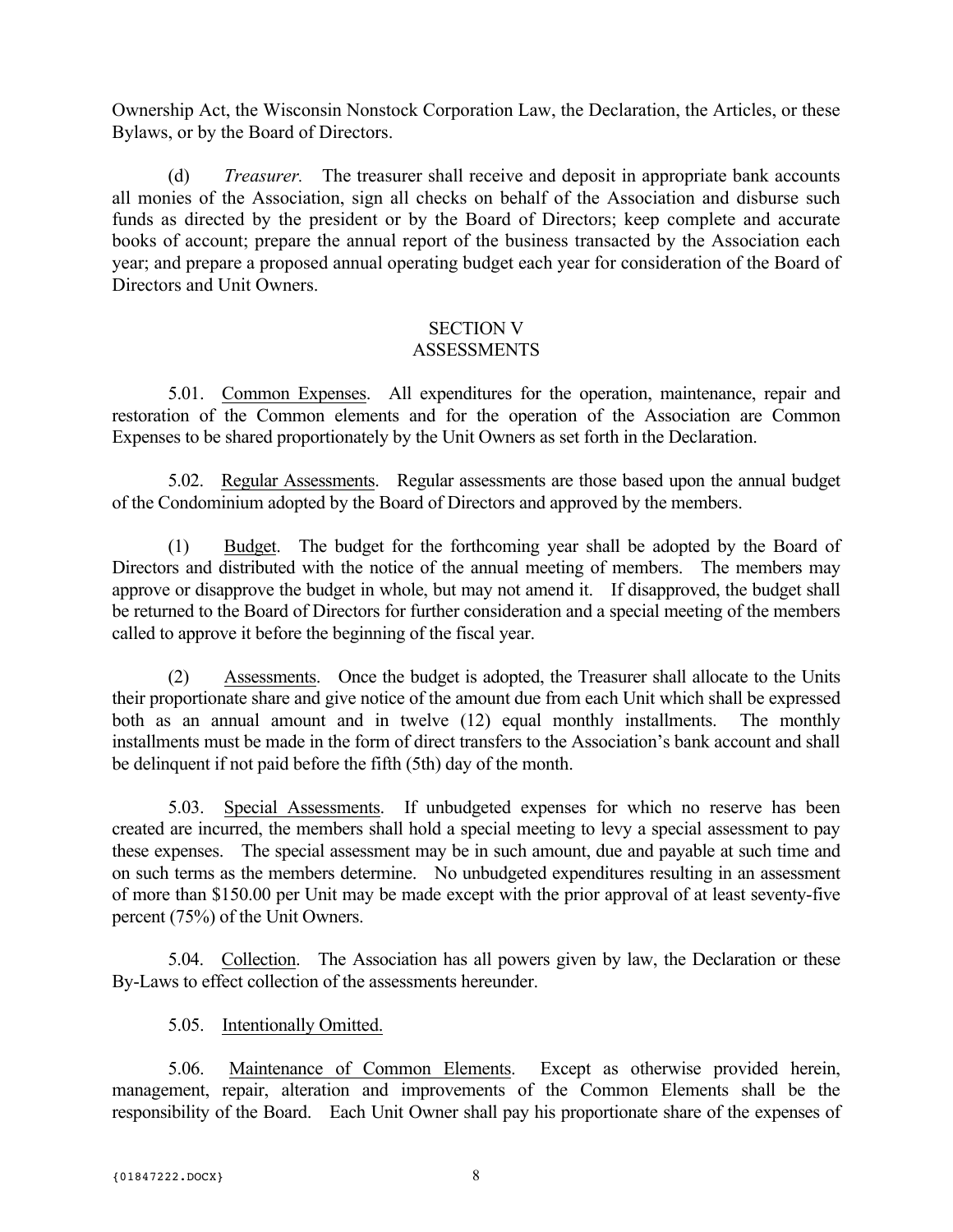maintenance, repair, replacement, administration and operation of the Common Elements, which expenses are hereinafter referred to collectively as "Common Expenses." Such proportionate share shall be in the same ratio as his fractional ownership in the Common Elements. Payment thereof shall be in such amount and at such time as may be provided by the By-Laws and/or rules and regulations of the board. In the event of the failure of a Unit Owner to pay such proportionate share when due, the amount thereof shall constitute a lien on the interest of such Unit Owner, as provided by the Act, and these By-Laws.

5.07. By the Board. The Board, at its expense, shall be responsible for the maintenance, repair and replacement of those portions, if any, of each Unit which contribute to the support of the building, excluding, however, interior wall, ceiling and floor surfaces but including all decks. In addition, the Board shall maintain, repair and replace all conduits, ducts, plumbing, wiring and other facilities for the furnishing of utility services which may be located within the unit boundaries, exclusive of any portions of the foregoing which may be located at or beyond the wall outlets, or which may be the responsibility of an individual Owner under any other provision of the Declaration or By-Laws.

5.08. By the Owner. Except as otherwise provided in Section 5.07 above, each Unit Owner shall furnish, at his own expense, and be responsible for the following:

(1) All of the maintenance, repairs and replacements within his own Unit, and all of the doors and windows (inside and outside surfaces) appurtenant thereto, and all internal installations of such Unit such as refrigerators, ranges and other kitchen appliances, lighting fixtures and other electrical fixtures, fireplace, chimney and liner, garage door opener and controls, appliances, and heating, plumbing and air conditioning fixtures, or installations, and any portion of any other utility service facilities located within the Unit boundaries, however, such maintenance, repairs and replacements as may be required for the bringing of water, gas and sewer service or electricity to the Unit, shall be furnished by the Board as part of the Common Expenses. Each owner shall be responsible for cleaning the interior and exterior surfaces of their windows. Each owner shall maintain and repair all concrete or asphalt flatwork appurtenant to the Owner's Unit including patio and driveways ("Flatwork"). The Board may provide, by its rules and regulations, for ordinary maintenance and minor repairs and replacements to be furnished to Units by personnel as a Common Expense.

(2) All of the decorating within his own Unit from time to time, including painting, wall papering, washing, cleaning, paneling, floor covering, draperies, window shades, curtains, lamps and other furnishings and interior decorating. Each Unit Owner shall be entitled to the exclusive use of such portions of the perimeter walls, floors and ceilings as lie within the boundaries of his Unit as shown on the Plat, and such Unit Owner shall maintain such portions in good condition at his sole expense as may be required from time to time, which said maintenance and use shall be subject to the rules and regulations of the Board. The interior and exterior surfaces, including Flatwork of all windows forming part of a perimeter wall of a Unit shall be cleaned or washed at the expense of each respective Unit Owner. Decorating the Common Elements (other than interior surfaces within the Units as above provided), and any redecorating of the Units to the extent made necessary by any damage to existing decorating of such Units caused by maintenance, repair or replacement work on the Common Elements by the Board, shall be furnished by the Board as part of the Common Expenses. Nothing herein contained shall be construed to impose a contractual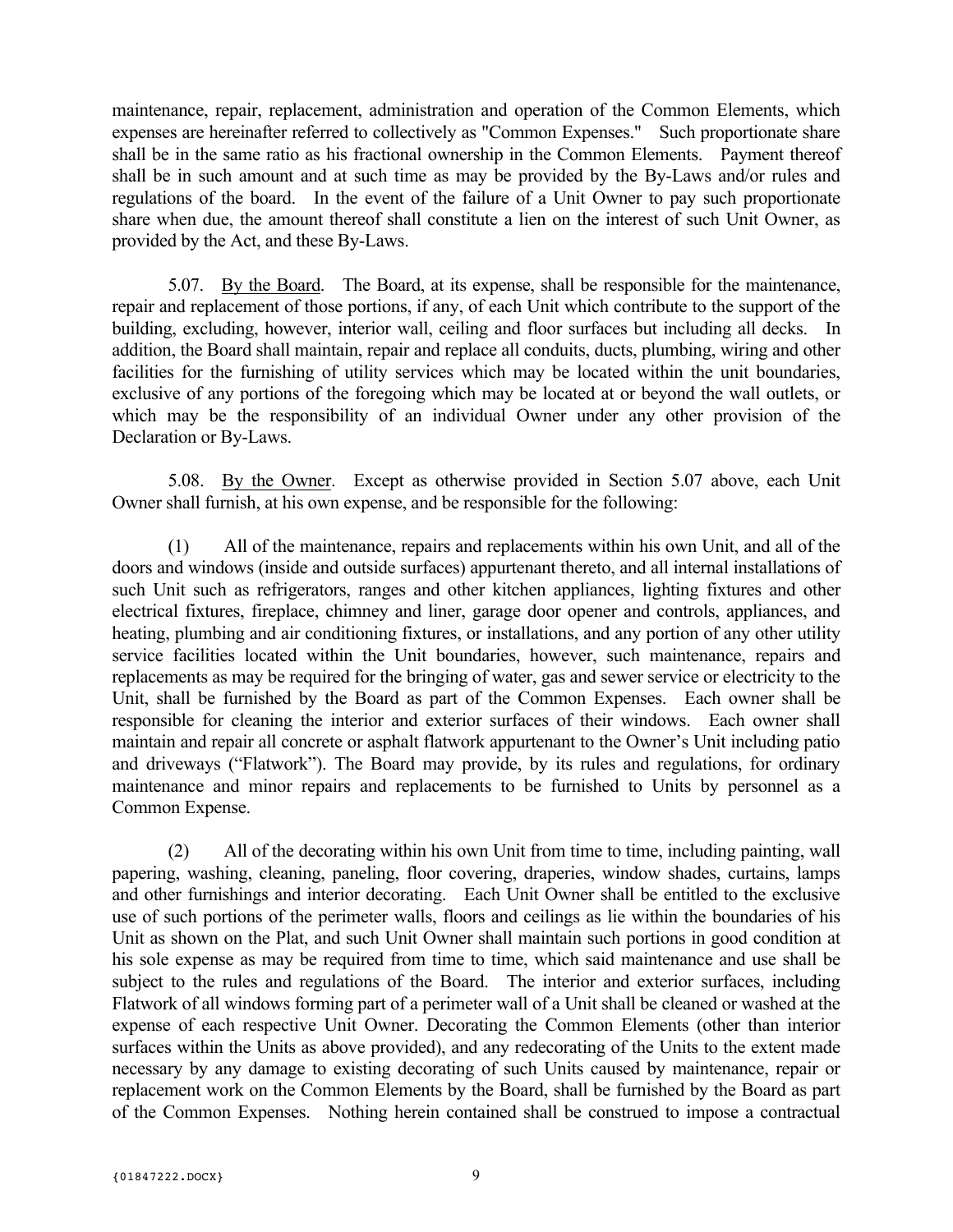liability upon the Board for maintenance, repair and replacement, but the Board's liability shall be limited to damages resulting from negligence. The respective obligations of the Board and Unit Owners set forth in the Declaration and By-Laws shall not be limited, discharged or postponed by reason of the fact that any such maintenance, repair or replacement is required to cure a latent or patent defect in material or workmanship in the construction of the property, nor because they may become entitled to the benefit of any construction guarantee or proceeds under polices of insurance. All other exterior maintenance by the Board or the Unit Owners shall be as hereinbefore provided.

5.09. Utilities. Each Unit Owner shall pay for his own telephone, electricity and other utilities which are separately metered or billed to each user by the respective utility company. Utilities which are not separately metered or billed shall be treated as part of the Common Expenses. The water sprinklers for the lawn shall be separately metered to the Association and shall be treated as part of the Common Expenses.

## 5.10. Insurance.

(1) Each Unit Owner shall be responsible for carrying condominium homeowners insurance covering his or her Unit contents, including without limitation all furnishings; wall, ceiling and floor coverings; decorations; cabinets; fixtures (except electrical wires and conduits, plumbing pipes, and air conditioning components contained with the walls, floors or ceiling); window treatments; appliances; furniture; and all other personal property contained in the Unit from time to time.

(2) The Association shall be responsible for carrying insurance on the building's superstructure, including the unfinished surfaces on floors, ceilings and walls and those items excepted in subparagraph (1) hereinabove.

5.11. Negligence of Owner. If, due to the negligent act or omission of a Unit Owner, or of a member of his family or household pet, or of a guest or other authorized occupant or visitor of such Unit Owner, damage shall be caused to the Common Elements or to a unit or Units owned by others, or maintenance, repairs or replacements shall be required which would otherwise be at the Common Expense, then such Unit Owner shall pay for the damage and such maintenance, repairs and replacements as may be determined by the Board, subject to the rules, regulations and By-Laws of the Board.

5.12. Joint Facilities. To the extent that equipment, facilities and fixtures within any Unit or Units shall be connected to similar equipment, facilities or fixtures affecting or serving other Units or the Common Elements, then use thereof by the individual Unit Owners shall be subject to the rules and regulations of the Board. The authorized representatives of the board may be required in connection with maintenance, repairs or replacements of or to the Common Elements or any equipment, facilities or fixtures affecting or serving other Units or the Common Elements.

## SECTION VI ACCOUNTS; FINANCES

6.01. Accounts. The Association shall maintain such books and records and establish such financial accounts as required by law and as may be necessary to reflect accurately the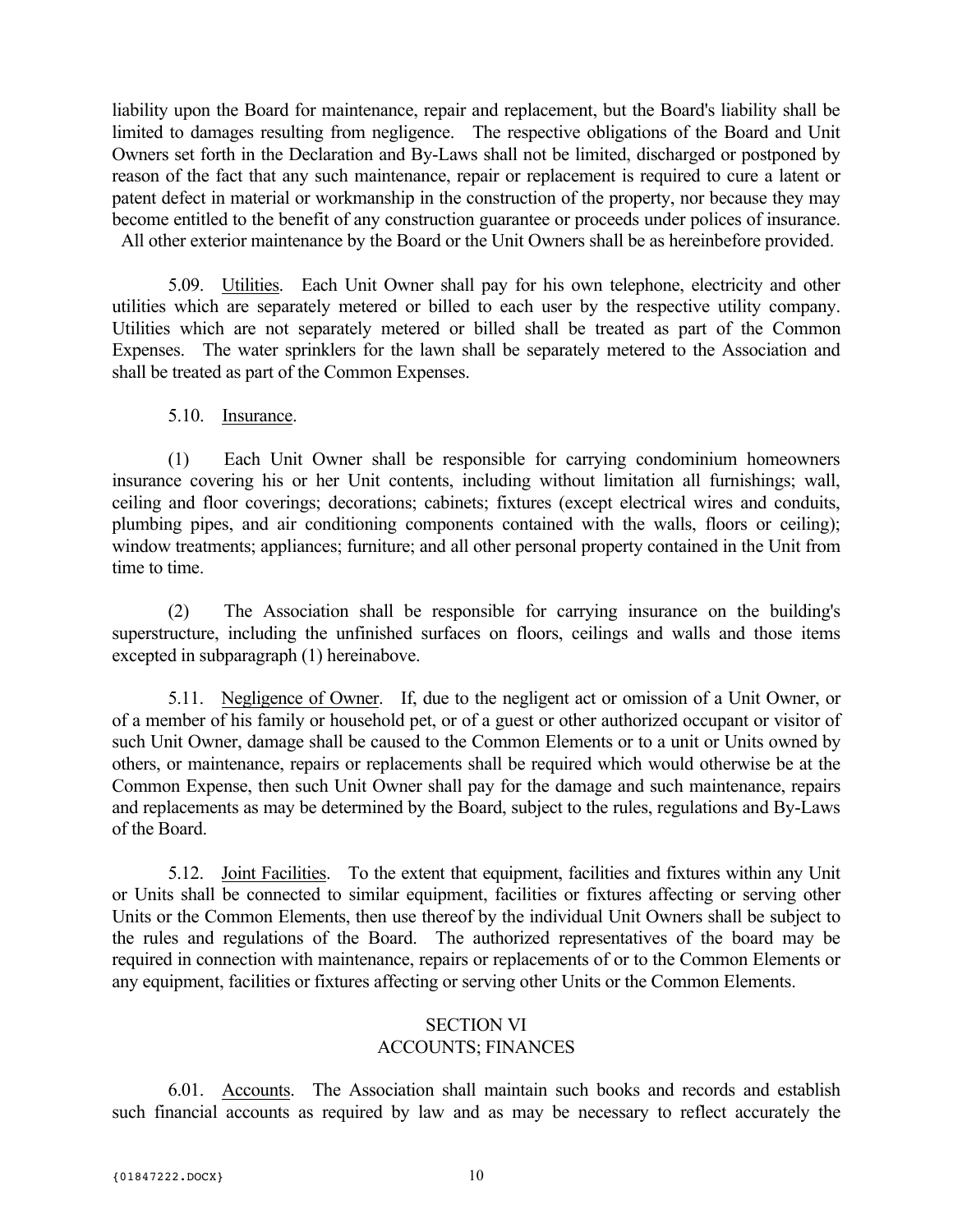condition and action of the Association. Such books and records are open to inspection by all Unit Owners and Unit first mortgagees.

6.02. Audit. The Board of Directors may establish an audit committee, containing at least one Unit Owner who is not a director, to audit the accounts of the Association. A majority of Unit first mortgagees may have an audited statement of the Association's fiscal dealings for any fiscal year prepared at their expense.

# SECTION VII LIABILITY OF OFFICERS

7.01. Exculpation. No director or officer of the Association, in his capacity as director or officer rather than as a Unit Owner, is liable for acts or defaults of any other director, officer or Unit Owner or for any loss sustained by the Association or any member thereof, unless the same has resulted from his own willful misconduct. Nothing contained in this Section exempts such director or officer from the liabilities and obligations of Unit Owners as provided by these By-Laws.

7.02. Indemnification.

(1) General Scope and Definition:

(a) The rights of directors and officers of the Association provided in this Article shall extend to the fullest extent permitted by the Wisconsin Nonstock Corporation Law and other applicable laws as in effect from time to time.

(b) For purposes of this Article, "director or officer" means a natural person (i) who is or was a director or officer of the Association, (ii) who, while a director or officer of the Association, is or was serving at the Association's request as a director, officer, partner, trustee, member of any governing or decision-making committee, employee, or agent of another corporation or foreign corporation, partnership, limited liability company, joint venture, trust, or other enterprise, (iii) who, while a director or officer of the Association, is or was serving an employee benefit plan because his or her duties to the Association also imposed duties on, or otherwise involved services by, the person to the plan or to participants in or beneficiaries of the plan, or (iv) who is or was a member of the Architectural Review Committee. Unless the context requires otherwise, "director or officer" shall also mean the estate and personal representative of a director or officer.

(c) For purposes of this Article, "proceeding" means any threatened, pending or completed civil, criminal, administrative, or investigative action, suit, arbitration, or other proceeding, whether formal or informal, which involves foreign, federal, state, or local law (including federal or state securities laws) and which is brought by or in the right of the Association or by any other person.

(d) For purposes of this Article, "expenses" means fees, costs, charges, disbursements, attorneys' fees, and any other expenses incurred in connection with a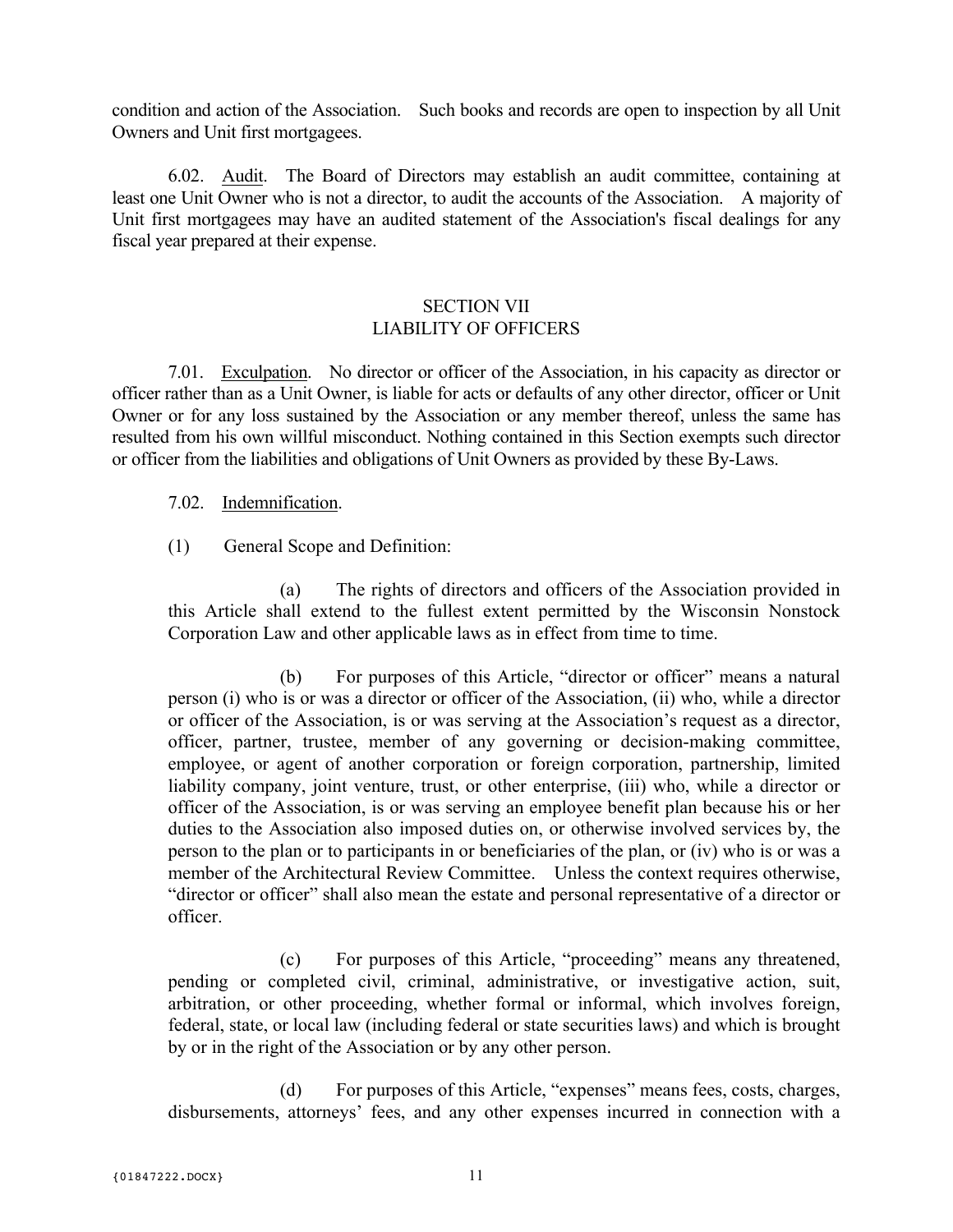proceeding, including a proceeding in which a director or officer asserts his or her rights under this Article, and, if the context requires, liabilities, including the obligation to pay a judgment, settlement, penalty, assessment, forfeiture, or fine, including any excise tax assessed with respect to an employee benefit plan.

### (2) Mandatory Indemnification.

(a) To the extent that a director or officer has been successful on the merits or otherwise in the defense of any proceeding (including, without limitation, the settlement, dismissal, abandonment, or withdrawal of any action where he or she does not pay or assume any material liability), or in connection with any claim, issue, or matter therein, he or she shall be indemnified by the Association against expenses actually and reasonably incurred by him or her in connection therewith to the extent that he or she was a party to the proceeding because he or she is or was a director or officer of the **Association** 

(b) In cases not included under Subsection 7.02(2)(a), the Association shall indemnify any director or officer against expenses actually and reasonably incurred by the director or officer in a proceeding to which the director or officer was a party because he or she is or was a director or officer, unless liability was incurred because the director or officer breached or failed to perform a duty he or she owed to the Association and the breach or failure to perform constituted any of the following: (i) a willful failure to deal fairly with the Association or its members in connection with a matter in which the director or officer had a material conflict of interest; (ii) a violation of criminal law, unless the director or officer had reasonable cause to believe his or her conduct was lawful or no reasonable cause to believe his or her conduct was unlawful; (iii) a transaction from which the director or officer derived an improper personal profit or benefit; or (iv) willful misconduct. The termination of a proceeding by judgment, order, settlement, or conviction, or upon a plea of no contest or an equivalent plea, does not, by itself, create a presumption that indemnification of the director or officer is not required under this subsection.

(c) Indemnification under this Section is not required to the extent that the director or officer has previously received indemnification or allowance of expenses from any person, including the Association, in connection with the same proceeding.

(d) To the extent indemnification is required under this Article XIII, the Association has purchased or is required under Subsection 7.02(10) to purchase insurance on behalf of the indemnified person and the insurance policy includes a provision obligating the insurer to defend such person, the Association shall be obligated to extend such defense. To the extent possible under such insurance policy, the defense shall be extended with counsel reasonably acceptable to the indemnified person. The Association shall keep the indemnified person advised of the status of the claim and the defense thereof and shall consider in good faith the recommendations made by the indemnified person with respect thereto.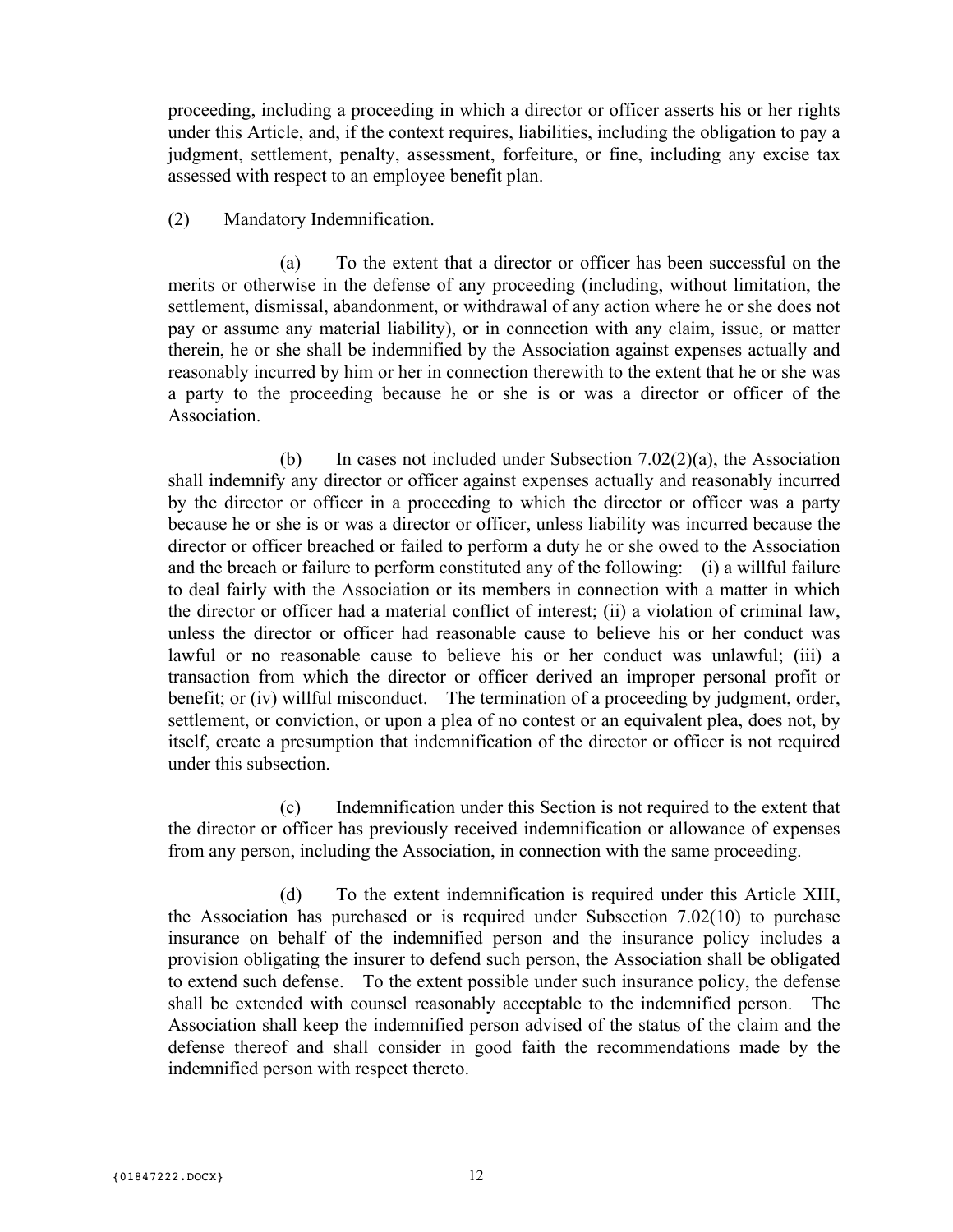(3) Determination of Right to Indemnification. Unless otherwise provided by written agreement between the director or officer and the Association, the director or officer seeking indemnification under Subsection 7.02(2) shall make a written request for indemnification which shall designate one of the following means for determining his or her right to indemnification: (a) by a majority vote of a quorum of the Board of Directors or a committee of directors consisting of directors not at the time parties to the same or related proceedings; (b) by independent legal counsel selected by a quorum of the Board of Directors or its committee in the manner prescribed in Subsection 7.02(3)(a) or, if unable to obtain such a quorum or committee, by a majority vote of the full Board of Directors, including directors who are parties to the same or related proceedings; (c) by arbitration; or (d) by an affirmative vote of a majority of the Unit Owners entitled to vote; provided, however, that Unit Owners who are at the time parties to the same or related proceedings, whether as plaintiffs or defendants or in any other capacity, may not vote in making the determination. Any determination under this Section shall be made pursuant to procedures consistent with the Wisconsin Nonstock Corporation Law unless otherwise agreed by the Association and the person seeking indemnification. Such determination shall be completed, and eligible expenses, if any, shall be paid to the person requesting indemnification hereunder within sixty (60) days of the Association's receipt of the written request required hereunder.

(4) Allowance of Expenses as Incurred. Within thirty (30) days after a written request by a director or officer who is a party to a proceeding because he or she is or was a director or officer, the Association shall pay or reimburse his or her reasonable expenses as incurred if the director or officer provides the Association with all of the following: (a) a written affirmation of his or her good faith belief that he or she has not breached or failed to perform his or her duties to the Association; and (b) a written undertaking, executed personally or on his or her behalf, to repay the allowance and, if required by the Association, to pay reasonable interest on the allowance to the extent that it is ultimately determined under Subsection 7.02(3) that indemnification under Subsection 7.02(2) is not required and indemnification is otherwise not ordered by a court. The undertaking under this Section shall be an unlimited general obligation of the director or officer and may be accepted without reference to his or her ability to repay the allowance. The undertaking may be secured or unsecured.

(5) Partial Indemnification.

(a) If it is determined pursuant to Subsection 7.02(3) that a director or officer is entitled to indemnification as to some claims, issues, or matters in connection with any proceeding, but not as to other claims, issues, or matters, the person or persons making such determination shall reasonably determine and indemnify the director or officer for those expenses which are the result of claims, issues, or matters that are a proper subject for indemnification hereunder in light of all of the circumstances.

(b) If it is determined pursuant to Subsection 7.02(3) that certain expenses (other than liabilities) incurred by a director or officer are for any reason unreasonable in amount in light of all the circumstances, the person or persons making such determination shall authorize the indemnification of the director or officer for only such amounts as he or she or they shall deem reasonable.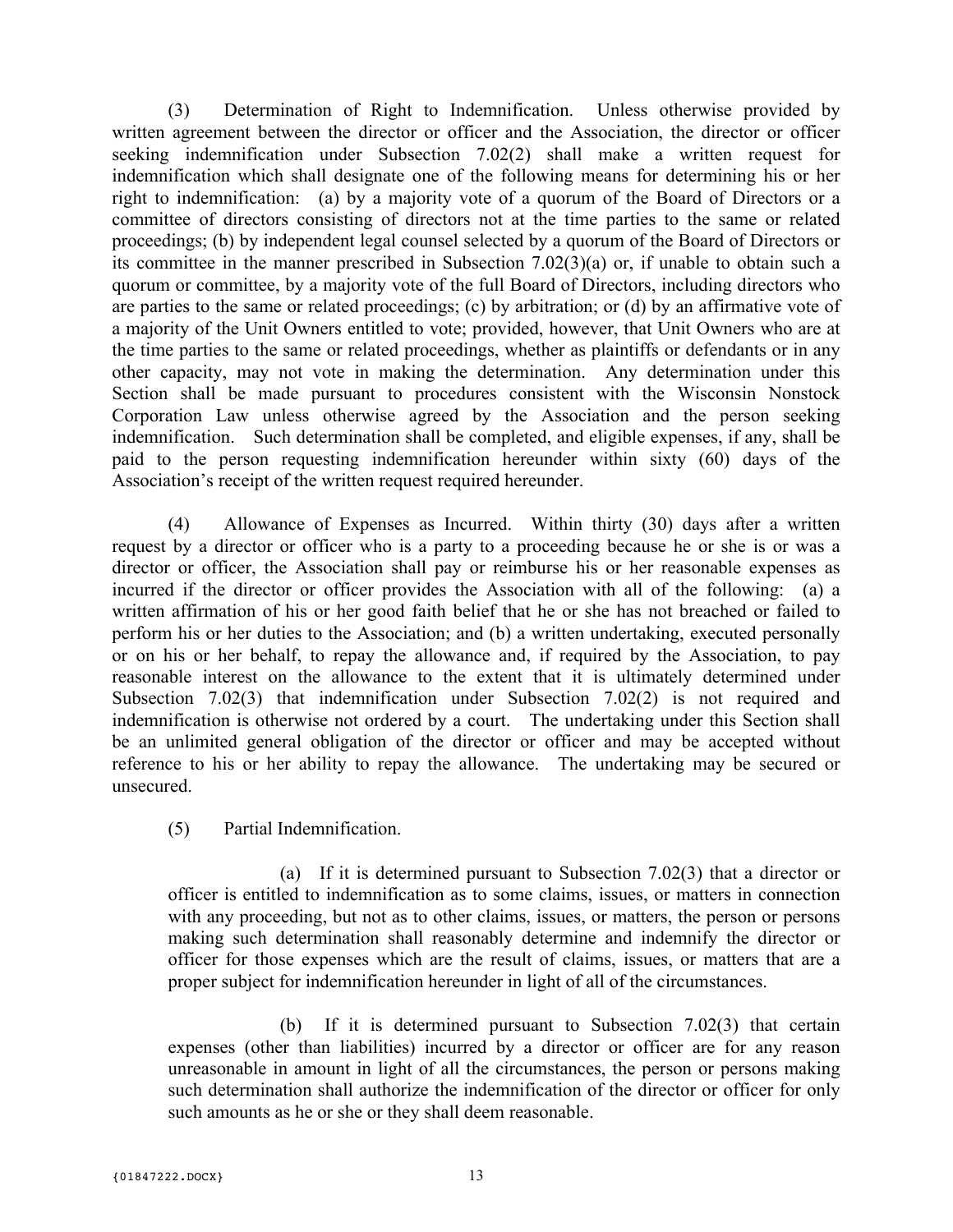(6) Indemnification of Employees and Agents. The Board of Directors, may, in its sole discretion, provide indemnification and/or defense and/or allowance of expenses in advance of a final determination of any proceeding to an employee or agent of the Association who is not a director or officer in connection with any proceeding in which the employee or agent was a defendant because of his or her actions as an employee or agent of the Association; provided, however, that prior to such indemnification, defense, or allowance of expenses, the Board of Directors shall first determine that the employee or agent acted in good faith and in a manner he or she reasonably believed to be in, and not opposed to, the best interests of the Association.

(7) Limited Liability of Directors and Officers.

(a) Except as provided in Subsection 7.02(7)(b) and (c), a director or officer is not liable to the Association, its members or creditors, or any person for damages, settlements, fees, fines, penalties, or other monetary liabilities arising from a breach of, or failure to perform, any duty resulting solely from his or her status as a director or officer, unless the person asserting liability proves that the breach or failure to perform constitutes any of the acts of misconduct listed in Subsection 2(b).

(b) Except as provided in Subsection 7.02(7)(c), this Subsection (7) does not apply to any of the following: (i) a civil or criminal proceeding brought by or on behalf of any governmental unit, authority, or agency; (ii) a proceeding brought by any person for a violation of state or federal law where the proceeding is brought pursuant to an express private right of action created by state or federal statute; or (iii) the liability of a director under Wisconsin Statutes Sections 181.0832 and 181.0833.

(c) Wisconsin Statutes Subsections 7.02(7)(b)(i) and (ii) do not apply to a proceeding brought by a governmental unit, authority, or agency in its capacity as a private party or contractor.

(8) Severability of Provisions. The provisions of this Article and the several rights to indemnification, advancement of expenses, and limitation of liability created hereby are independent and severable and, if any such provision or right shall be held by a court of competent jurisdiction in which a proceeding relating to such provisions or rights is brought to be against public policy or otherwise to be unenforceable, the other provisions of this Article shall remain enforceable and in full effect.

(9) Nonexclusivity of Rights. The rights to indemnification, defense and advancement of expenses provided for in this Article shall not be deemed exclusive of any other rights to which those seeking indemnification, defense, or advancement of expenses may be entitled under any agreement authorized by the Board of Directors, any of the Bylaws, any vote of the members or disinterested directors or otherwise, both as to action in his or her official capacity and as to action in another capacity while holding such office. Notwithstanding the foregoing, the Association may not indemnify a director or officer, or permit a director or officer to retain any allowance of expenses, pursuant to any such additional rights unless it is determined by or on behalf of the Association that the director or officer did not breach or fail to perform a duty he or she owes to the Association which constitutes conduct under Subsection 7.02 (2)(b).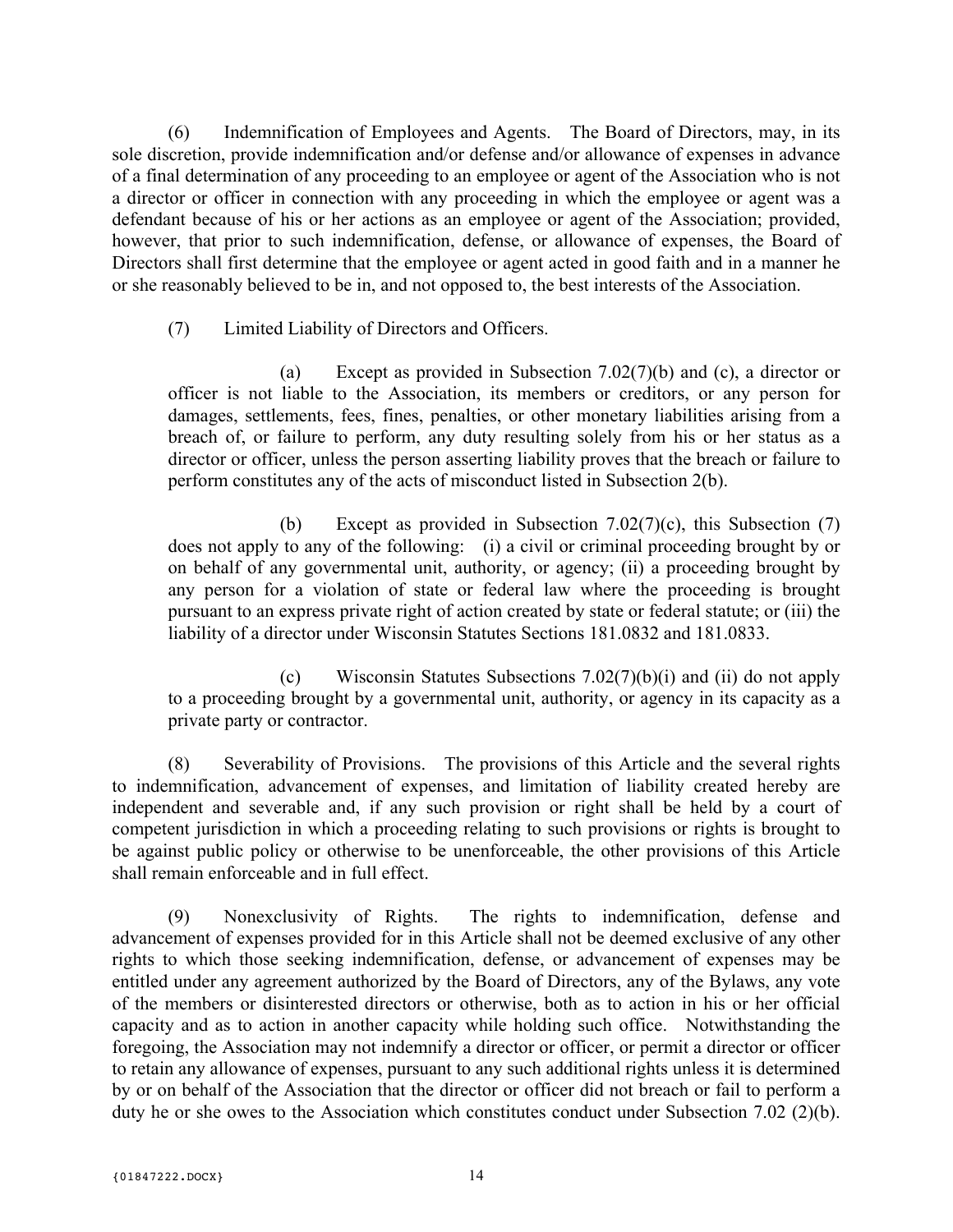A director or officer who is a party to the same or related proceeding for which indemnification, defense, or an allowance of expenses is sought may not participate in a determination under this Section.

(10) Purchase of Insurance. The Association shall use its reasonable best efforts to purchase and maintain insurance on behalf of any person who is or was a director or officer of the Association, to the extent that such director or officer is insurable and such insurance coverage can be secured by the Association at rates, and in amounts and subject to such terms and conditions as shall be determined in good faith to be reasonable and appropriate by the Board of Directors of the Association, and whose determination shall be conclusive (provided, however, that such insurance shall contain a provision obligating the insurer to defend the director or officer, if such provision is available at reasonable rates), against liability asserted against or incurred by him or her in any such capacity or arising out of his or her status as such, whether or not the Association would have the power to indemnify or defend him or her against such liability under the provisions of this Article.

(11) Benefit. The rights to indemnification, defense, and advancement of expenses provided by, or granted pursuant to, this Article shall continue as to a person who has ceased to be a director or officer and shall inure to the benefit of the heirs, executors, and administrators of such a person.

(12) Amendment. No amendment or repeal of this Article shall be effective to reduce the obligations of the Association under this Article with respect to any proceeding based upon occurrences which take place prior to such amendment or repeal.

(13) Prevailing Party. In any suit brought by a Unit Owner against the Association, any Director or Officer the Unit Owner shall pay for all of the defendant's legal fees and costs whether Association, Director or officer, unless the Unit Owner is the prevailing party.

## SECTION VIII FISCAL YEAR

8.01. Fiscal Year. The fiscal year of the Association begins on the first day of January in each year and ends on the last day of December of the same year.

## SECTION IX AMENDMENT

9.01. Amendment. Except as otherwise provided herein, these By-Laws may be amended from time to time by affirmative vote of two-thirds (2/3) of all of the Unit Owners during a meeting duly called for such purpose (note the affirmative vote is for all Unit Owners not the Unit Owners at the meeting). Any portion of these By-Laws that merely reflect or give priority to the Declaration may not be amended unless the Declaration is similarly amended.

## SECTION X INTERPRETATION